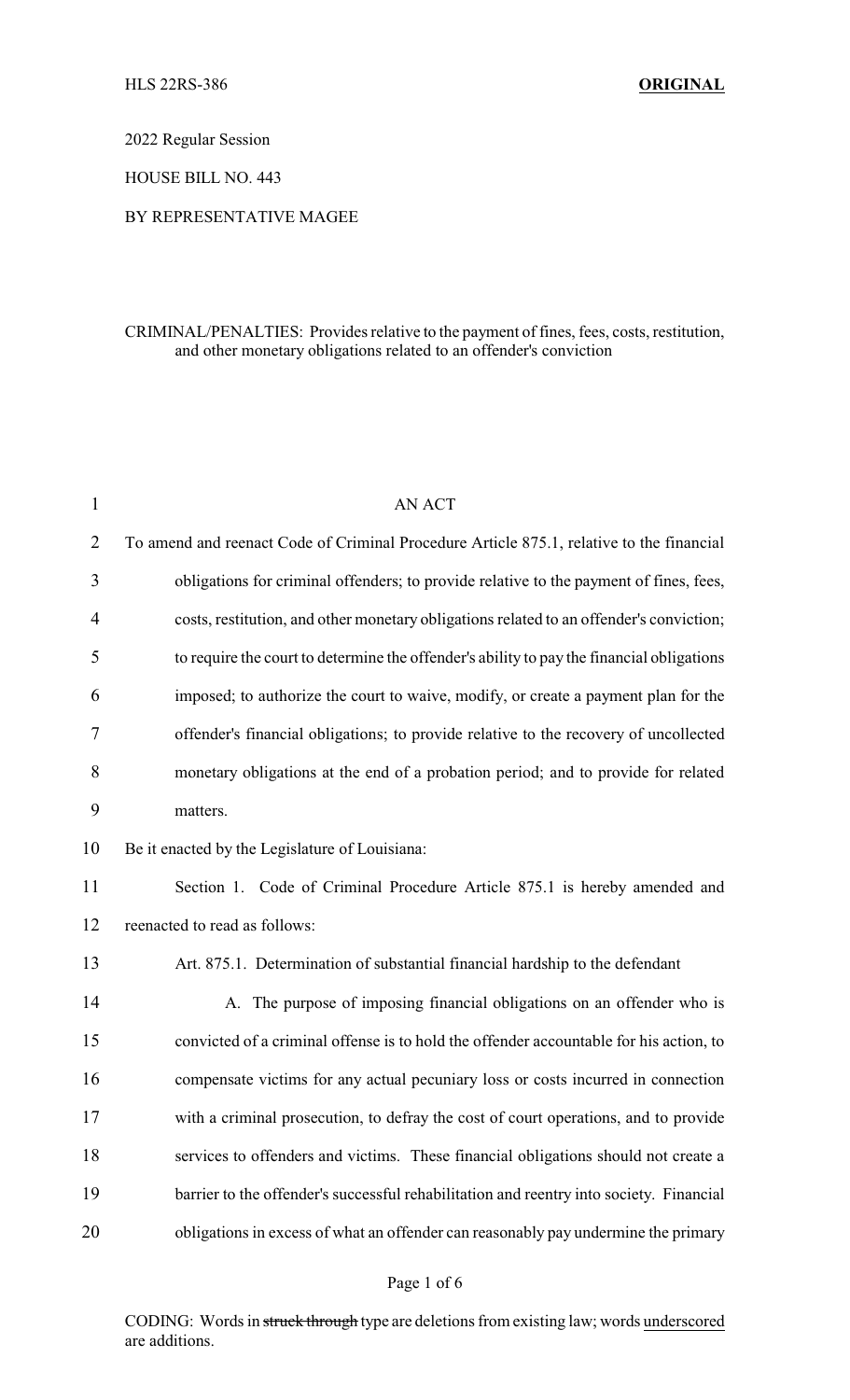1 purpose of the justice system which is to deter criminal behavior and encourage compliance with the law. Financial obligations that cause undue hardship on the offender should be waived, modified, or forgiven. Creating a payment plan for the offender that is based upon the ability to pay, results in financial obligations that the offender is able to comply with and often results in more money collected. Offenders who are consistent in their payments and in good faith try to fulfill their financial obligations should be rewarded for their efforts.

 B. For purposes of this Article, "financial obligations" shall include any fine, fee, cost, restitution, or other monetary obligation authorized by this Code or by the Louisiana Revised Statutes of 1950 and imposed upon the defendant as part of a criminal sentence, incarceration, or as a condition of the defendant's release on probation or parole.

 C.(1) Notwithstanding any provision of law to the contrary, prior to ordering the imposition or enforcement of any financial obligations as defined by this Article, the court shall conduct a hearing to determine whether payment in full of the aggregate amount of all the financial obligations to be imposed upon the defendant would cause substantial financial hardship to the defendant or his dependents. The court may consider, among other factors, whether any victim of the crime has incurred a substantial financial hardship as a result of the criminal act or acts and whether the defendant is employed.

21 (2) The defendant <u>or the court</u> may not waive the judicial determination of a substantial financial hardship required by the provisions of this Paragraph. If the court waives the hearing on its own motion, the court shall provide reasons, entered upon the record, for its determination that the defendant is capable of paying the fines, fees, and penalties imposed without causing a substantial financial hardship. 26 D.(1) If the court determines that payment in full of the aggregate amount of all financial obligations imposed upon the defendant would cause substantial

 financial hardship to the defendant or his dependents, the court shall do either of the following:

### Page 2 of 6

CODING: Words in struck through type are deletions from existing law; words underscored are additions.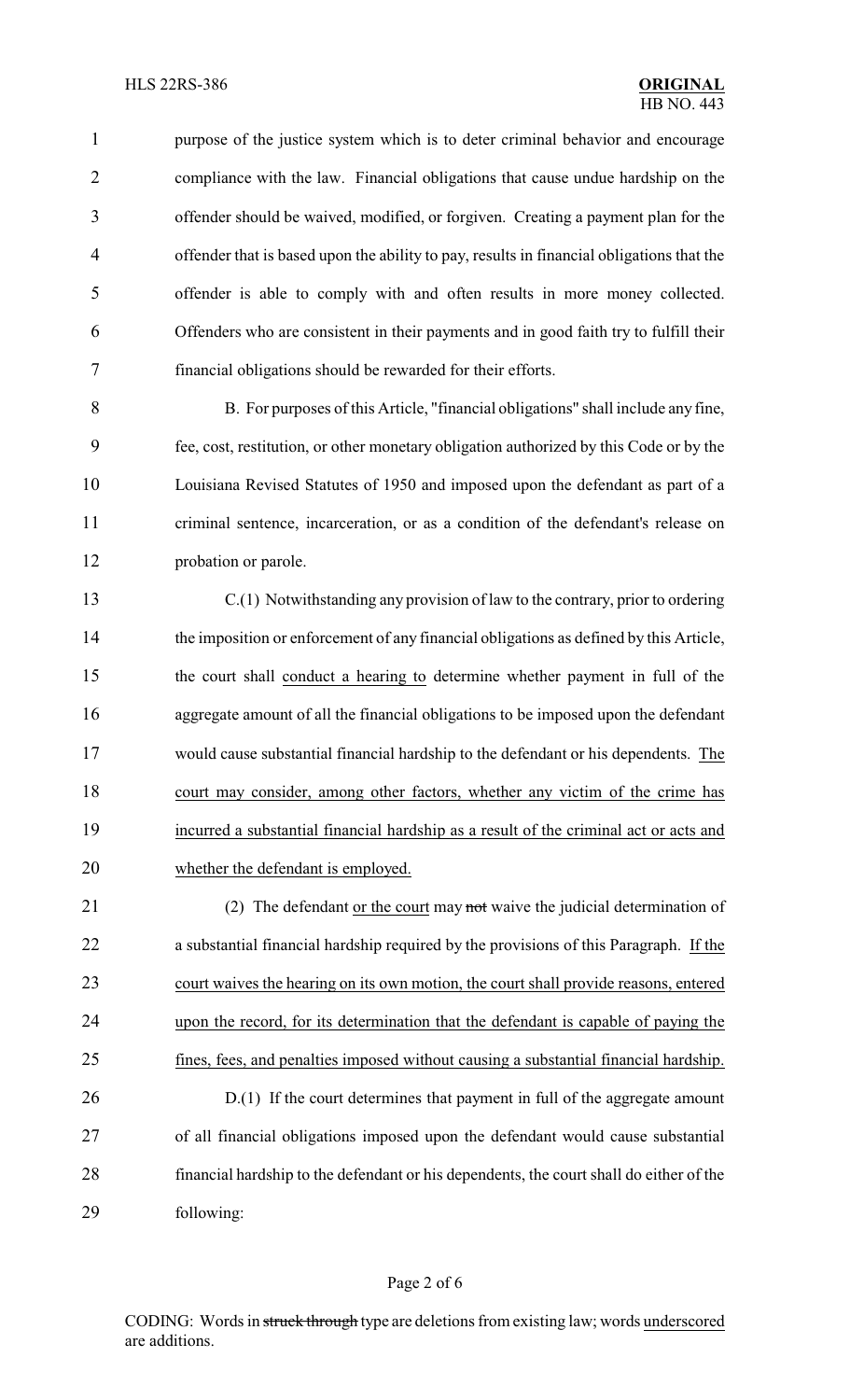| $\mathbf{1}$   | (a) Waive all or any portion of the financial obligations, except as provided           |
|----------------|-----------------------------------------------------------------------------------------|
| $\overline{2}$ | in Paragraph E of this Article.                                                         |
| 3              | (b) Order a payment plan that requires the defendant to make a monthly                  |
| $\overline{4}$ | payment to fulfill the financial obligations.                                           |
| 5              | $(2)(a)$ The amount of each monthly payment for the payment plan ordered                |
| 6              | pursuant to the provisions of Subsubparagraph $(1)(b)$ of this Paragraph shall be equal |
| 7              | to the defendant's average gross daily income for an eight-hour work day determined     |
| 8              | by the court after considering all relevant factors.                                    |
| 9              | (b) If the court has ordered restitution, half of the defendant's monthly               |
| 10             | payment shall be distributed toward the defendant's restitution obligation.             |
| 11             | (c) <del>During</del> Except as provided in Paragraph E of this Article, during any     |
| 12             | periods of unemployment, homelessness, or other circumstances in which the              |
| 13             | defendant is unable to make the monthly payment, the court or the defendant's           |
| 14             | probation and parole officer is authorized to impose a payment alternative, including   |
| 15             | but not limited to any of the following: substance abuse treatment, education, job      |
| 16             | training, or community service.                                                         |
| 17             | (3) If, after the initial determination of the defendant's ability to fulfill his       |
| 18             | financial obligations, the defendant's circumstances and ability to pay his financial   |
| 19             | obligations change, the state, the defendant or his the defendant's attorney may file   |
| 20             | a motion with the court to reevaluate the defendant's circumstances and determine,      |
| 21             | in the same manner as the initial determination, whether under the defendant's          |
| 22             | current circumstances payment in full of the aggregate amount of all the financial      |
| 23             | obligations imposed upon the defendant would cause substantial financial hardship       |
| 24             | to the defendant or his dependents. Upon such motion, if the court determines that      |
| 25             | the defendant's current circumstances would cause substantial financial hardship to     |
| 26             | the defendant or his dependents, the court may either waive or modify the               |
| 27             | defendant's financial obligation, or recalculate the amount of the monthly payment      |
| 28             | made by the defendant under the payment plan set forth in Subsubparagraph $(1)(b)$      |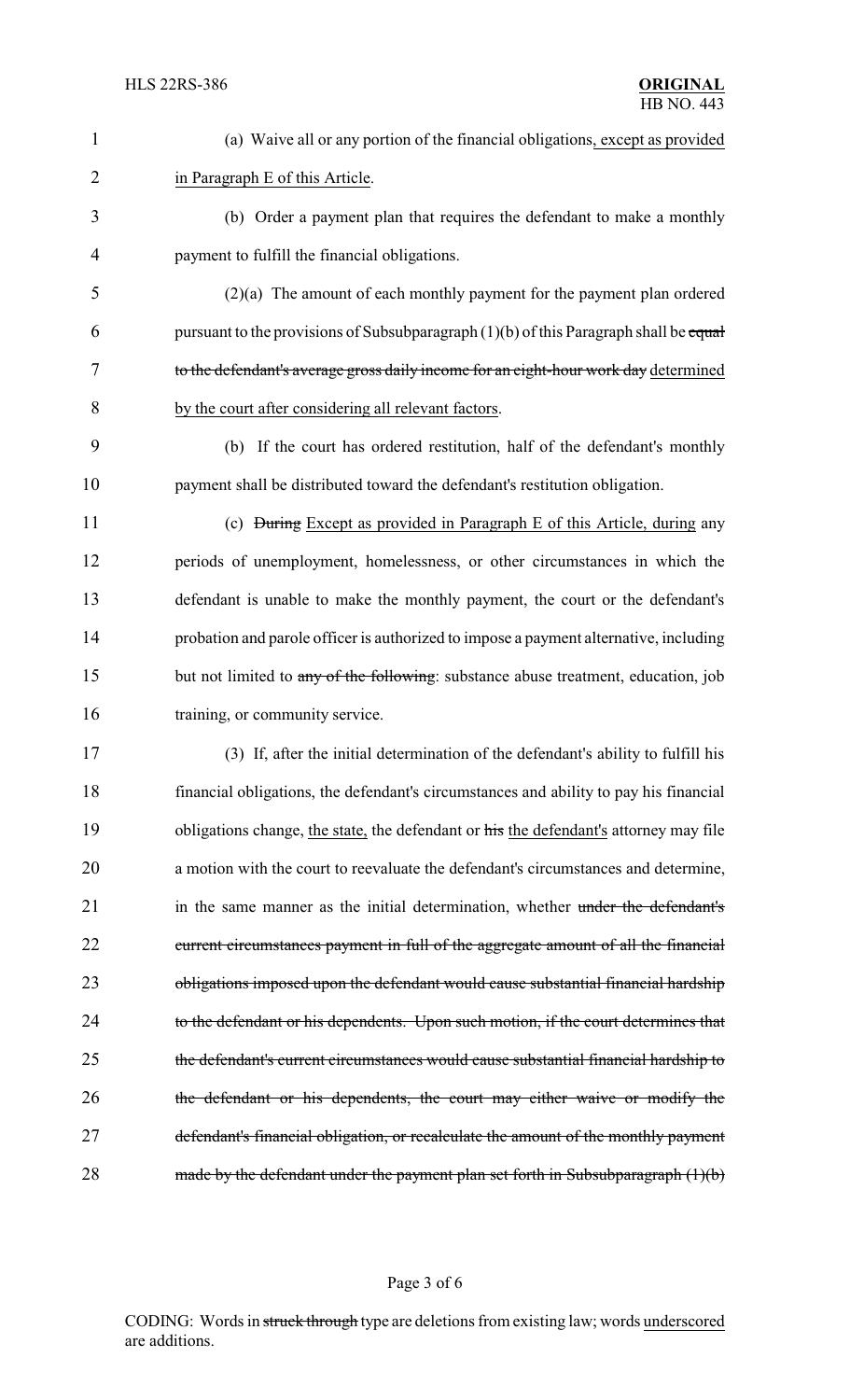| $\mathbf{1}$   | of this Paragraph a modification of the monthly financial obligation imposed           |
|----------------|----------------------------------------------------------------------------------------|
| $\overline{2}$ | pursuant to this Section is appropriate under the circumstances.                       |
| 3              | E. If a defendant is ordered to make monthly payments under a payment plan             |
| 4              | established pursuant to the provisions of Subsubparagraph $(D)(1)(b)$ of this Article, |
| 5              | the defendant's outstanding financial obligations resulting from his criminal          |
| 6              | conviction are forgiven and considered paid-in-full if the defendant makes consistent  |
| 7              | monthly payments for either twelve consecutive months or consistent monthly            |
| 8              | payments for half of the defendant's term of supervision, whichever is longer          |
| 9              | Notwithstanding any other provision of this Article or any other provision of law to   |
| 10             | the contrary, a court may not waive nor forgive restitution due to a crime victim      |
| 11             | unless the victim to whom restitution is due consents to such an action.               |
| 12             | F. If, at the termination or end of the defendant's term of supervision, any           |
| 13             | restitution ordered by the court remains outstanding, the balance of the unpaid        |
| 14             | restitution shall be reduced to a civil money judgment in favor of the person to whom  |
| 15             | restitution is owed, which may be enforced in the same manner as provided for the      |
| 16             | execution of judgments pursuant to the Code of Civil Procedure which may be            |
| 17             | enforced in the same manner as provided for the execution of judgments in the          |
| 18             | Louisiana Code of Civil Procedure. For any civil money judgment ordered under          |
| 19             | this Article, the clerk shall send notice of the judgment to the last known address of |
| 20             | the person to whom the restitution is ordered to be paid.                              |
| 21             | G. The provisions of this Article shall apply only to defendants convicted of          |
| 22             | offenses classified as felonies under applicable law.                                  |
| 23             | Section 2. Notwithstanding Section 5(A) of Act No. 313 of the 2021 Regular Session     |
| 24             | of the Legislature, Sections 1 and 2 of that Act shall not become effective.           |

Page 4 of 6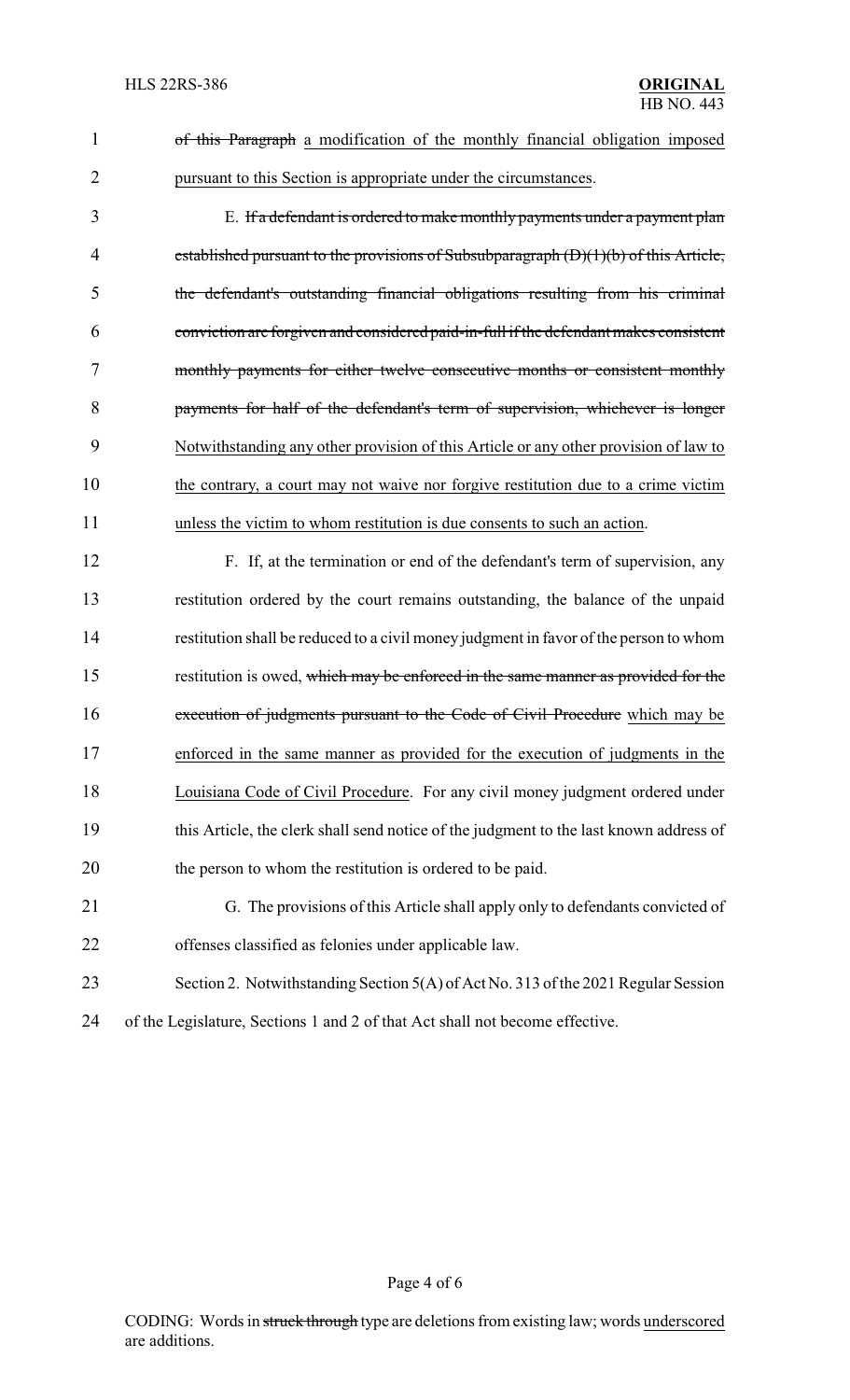#### DIGEST

The digest printed below was prepared by House Legislative Services. It constitutes no part of the legislative instrument. The keyword, one-liner, abstract, and digest do not constitute part of the law or proof or indicia of legislative intent. [R.S. 1:13(B) and 24:177(E)]

# HB 443 Original 2022 Regular Session Magee

**Abstract:** Provides relative to the financial obligations of criminal offenders and the consideration of financial hardship in establishing the method of payment of the defendant's obligations.

Present law provides that the purpose of imposing financial obligations on an offender who is convicted of a criminal offense is to hold the offender accountable for his action, to compensate victims for any actual pecuniary loss or costs incurred in connection with a criminal prosecution, to defray the cost of court operations, and to provide services to offenders and victims.

Present law further provides that these financial obligations should not create a barrier to the offender's successful rehabilitation and reentry into society, that financial obligations that cause undue hardship on the offender should be waived, modified, or forgiven, and that creating a payment plan for the offender that is based upon the ability to pay, results in financial obligations that the offender is able to comply with and often results in more money collected.

Present law provides a definition for "financial obligations".

Present law provides that prior to ordering the imposition or enforcement of any financial obligations, the court shall determine whether payment in full of the aggregate amount of all the financial obligations to be imposed upon the defendant would cause substantial financial hardship to the defendant or his dependents.

Proposed law retains present law but also requires the court to conduct a hearing to determine if the financial obligation would cause a substantial financial hardship on the defendant.

Present law provides that the defendant may not waive the judicial determination of a substantial financial hardship.

Proposed law authorizes the defendant or the court to waive the judicial determination, and also provides that if the court waives the hearing on its own motion, the court shall provide reasons, entered upon the record, for its determination.

Present law provides that if the court determines that payment in full of the aggregate amount of all financial obligations imposed upon the defendant would cause substantial financial hardship to the defendant or his dependents, the court shall either waive all or a portion of the financial obligations or order a payment plan that requires the defendant to make a monthly payment to fulfill the financial obligations.

Proposed law retains present law and provides an exception by requiring the consent of the victim before waiving any award of restitution owed to the victim.

Present law provides that if, after the initial determination of the defendant's ability to fulfill his financial obligations, the defendant's circumstances and ability to pay his financial obligations change, the defendant or his attorney may file a motion with the court to reevaluate the defendant's circumstances, and authorizes the court to waive or modify the defendant's obligation.

### Page 5 of 6